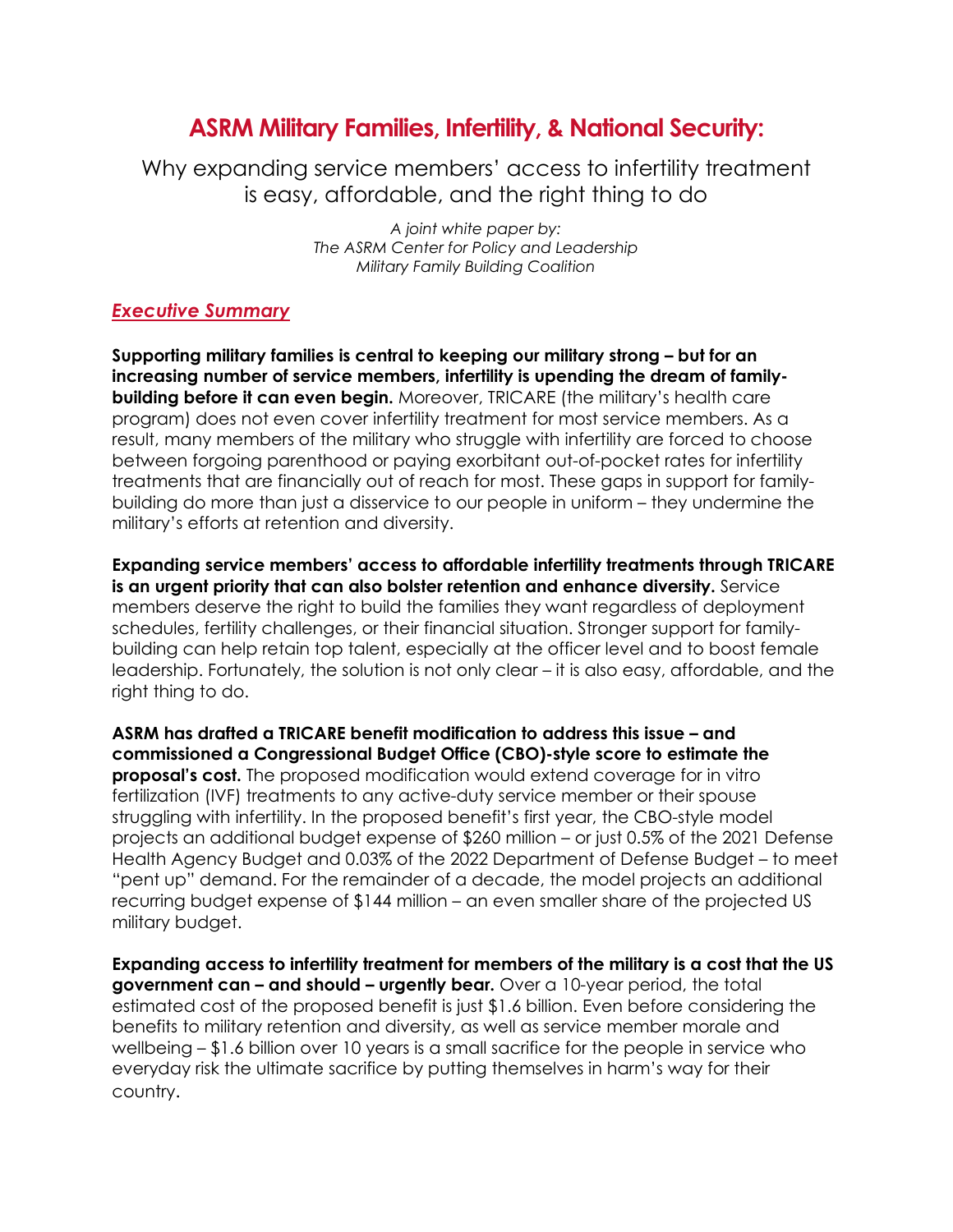## *The Problem*

**Supporting military families is central to keeping our military strong.** Prioritizing and improving quality of life for military families boosts morale and wellbeing for our people in uniform amid the many challenges that come with military life. From childcare to deployment assistance, the military's strong record of supporting its families also improves retention and ultimately strengthens our national security. As the old adage goes, "the military recruits the member, but retains the family."

**For an increasing number of service members, however, infertility is upending the dream of family-building before it can even begin.** From low ovarian egg reserves to poor sperm count or quality, infertility impacts as many as 7.3 million – or one in eight – couples in the United States, according to the American Medical Association. Defined as the inability to conceive after one year of regular, unprotected intercourse, it is a disease that does not discriminate, impacting Americans regardless of race, age, ethnicity, sexual orientation, or economic status. Members of the military may even face additional risk: female service members, as well as female veterans, report higher rates of infertility than women in the general population.

**Given the demands of military life, addressing infertility is especially difficult for service members and their spouses.** Service members face challenging career demands that can affect family-building, including training cycles, deployment schedules, and frequent separations from partners and families. Women service members have additional obstacles in planning and timing for pregnancy and parental leave. Starting a family while serving in the military is hard enough; undergoing time-consuming, expensive, and emotionally-taxing infertility treatments is doubly hard when one or both partners serve.

**Unfortunately, current government policy is not helping. TRICARE – the military's health care program – does not cover infertility treatment for most service members.** For people struggling with infertility, a range of medical treatments offers hope for having children – including cryopreservation (egg and sperm freezing), intrauterine insemination or IUI (the placement of sperm inside a woman's uterus), and in vitro fertilization or IVF (egg fertilization outside the womb and transfer into a woman's uterus). Yet under current law, TRICARE only covers comprehensive fertility treatments for active-duty service members whose infertility was caused by an injury sustained in the line of duty.

**As a result, most service members are forced to pay out of pocket for infertility treatments, which is financially out of reach for many.** While the costs vary substantially by type of treatment, 67% percent of infertility care patients report spending \$10,000 or more to build their families. The average cost of an IVF cycle is about \$15,000 in the United States – and many patients require multiple repeated cycles until a successful pregnancy is achieved. A recent survey found that women 25-34 years old accrued, on average, around \$30,000 of debt after undergoing fertility treatment. Such costs put fertility treatment out of reach for a significant share of service members.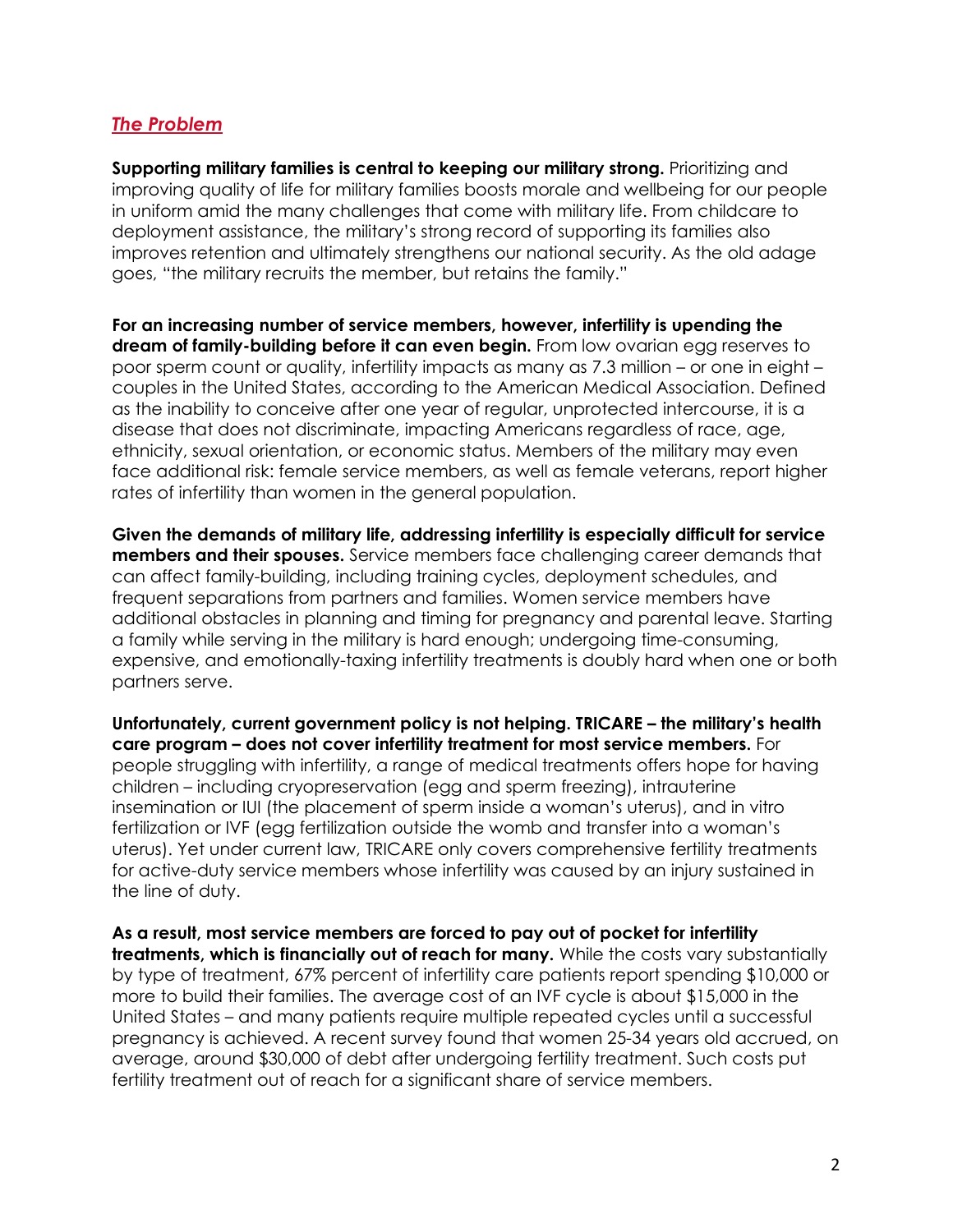**Gaps in family-building support do more than just a disservice to service members – they undermine the military's efforts at retention and diversity.** To recruit, retain, and promote top talent, the military must provide its members with whatever support they need to thrive on and off the battlefield – including the resources to address familybuilding challenges like infertility. This is especially true at the officer level, when service members may be ready to start a family, and for the promotion of female leadership – an area where the military has long struggled. Likewise, making infertility treatments more affordable for all service members offers an important opportunity to redress existing racial and ethnic disparities in the US healthcare system and the military.

**Our people in uniform face many challenges due to their service – but having children should not be one of them.** Service members struggling with infertility should not have to choose between their jobs and having a family, but right now, many do. Expanding support for military family-building is an urgent priority – so service members can build the families they want regardless of deployment schedules, fertility challenges, or their financial situation. Fortunately, the solution is not only clear – it is also easy, affordable, and the right thing to do.

## *The Solution*

**ASRM has drafted a modification to the current TRICARE infertility benefit that would cover IVF services for any active-duty service members, or their spouses diagnosed**  with infertility. The proposed benefit is designed to mirror TRICARE's current IVF coverage for service members whose infertility was caused by an injury sustained in the line of duty: up to three rounds of IVF (including egg extraction, associated medication, and single-embryo transfer), initial cryopreservation of embryos, and up to three years of embryo storage.

**The proposed benefit would expand eligibility for comprehensive IVF coverage to all active-duty service members and their spouses.** Like the current TRICARE infertility coverage, the proposed benefit would cover 100% of the benefit cost, with no costsharing to the beneficiary, and would cover care at military treatment facilities ("MTF") as well as civilian care settings. It would require an infertility diagnosis, which can only be achieved after one year of attempting to conceive naturally.

#### **To establish a credible estimate of the reform's cost, ASRM commissioned a Congressional Budget Office (CBO)-style score for the proposed benefit.** After

conducting extensive research to identify the relevant inputs and make reasonable assumptions, NORC at the University of Chicago constructed a model that mirrors the rationale and analysis used for previous CBO scores of comparable infertility benefits (and conforms to CBO and the Joint Committee on Taxation rules on dynamic scoring). NORC's analysis includes two important assumptions:

● **The CBO-style model accounts for cost variations between military treatment facilities (MTFs) and civilian care settings.** The average estimated cost for comprehensive IVF coverage is \$45,900 at MTFs and \$76,832 in civilian care settings. Further, the model assumes that beneficiaries would choose their care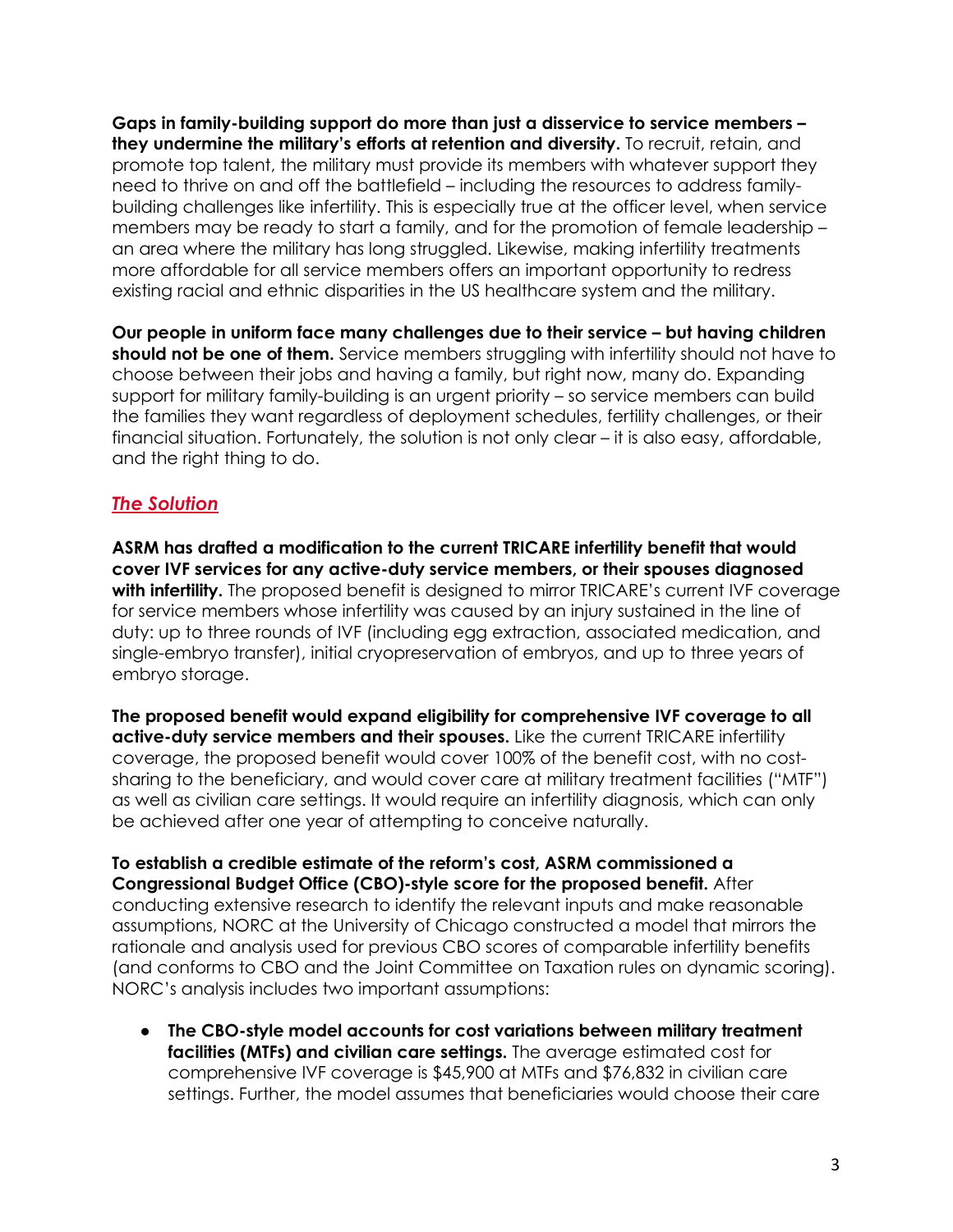provider in a way that mirrors the choices of TRICARE beneficiaries receiving obstetric care: 67.4% of beneficiaries will pursue care at an MTF and 32.6% will pursue care at civilian care settings.

● **The model estimates the** *full cost* **of the proposed benefit to TRICARE, including additional neonatal and labor and delivery costs associated with new births.** The average estimated costs for neonatal and labor and delivery services are \$19,930 at MTFs and \$33,575 in civilian care settings. These costs are already covered under the standard TRICARE benefits.

**NORC used the CBO-style model to calculate the estimated costs of the proposed benefits, using the most recently available demographic data published by TRICARE and the Department of Defense**. NORC estimated that 2.1 million service members and their spouses would be eligible for the proposed benefit in its first year. To accurately project the costs of providing the new benefit over a 10-year period, the model has two key estimates:

- **1. Estimated cost in year one: \$260 million for 4,134 beneficiaries.** NORC's model assumes that active-duty service members and spouses with existing infertility diagnoses will seek IVF treatment during the first year that the service is offered. Using 5-year infertility prevalence rates published by the Military Health System and the National Survey of Family Growth, NORC estimates that there are approximately 62,877 eligible beneficiaries with existing infertility diagnoses – less than 3% of the total eligible TRICARE population. Of these, NORC projects that 12.5% or 4,134 beneficiaries will seek IVF treatment during the first year of the reform, resulting in additional budgetary spending of \$259.7 million – or just 0.5% of the 2021 Defense Health Agency Budget and 0.03% of the 2022 Department of Defense Budget.
- **2. Estimated annual cost thereafter: an average of \$144 million per year for 2,033 beneficiaries.** NORC's model assumes that in future years, those who pursue the benefit will be active-duty service members and spouses who have yet to receive an infertility diagnosis. Using the same sources for infertility prevalence rates, NORC projects that approximately 2,033 eligible beneficiaries per year will receive infertility diagnoses, resulting in additional budgetary spending of \$130.2 million in the second year and increasing to \$158.1 million by the tenth year, accounting for estimated inflation and beneficiary population growth (derived from the Centers for Medicare & Medicaid Services National Health Expenditure projections and TRICARE enrollment projections, respectively).

**Over a 10-year period (FY2022-FY2031), the total estimated cost of the proposed benefit is just \$1.6 billion.** NORC estimates that 22,416 TRICARE beneficiaries would take advantage of the new benefit over this period.

**The actual cost of expanding family-building to all service members would likely be even lower, as the CBO-style model includes a number of conservative assumptions.**  While NORC's cost estimates are consistent with prior CBO scores of similar TRICARE benefit proposals – namely S. 131: Women Veterans and Other Health Care